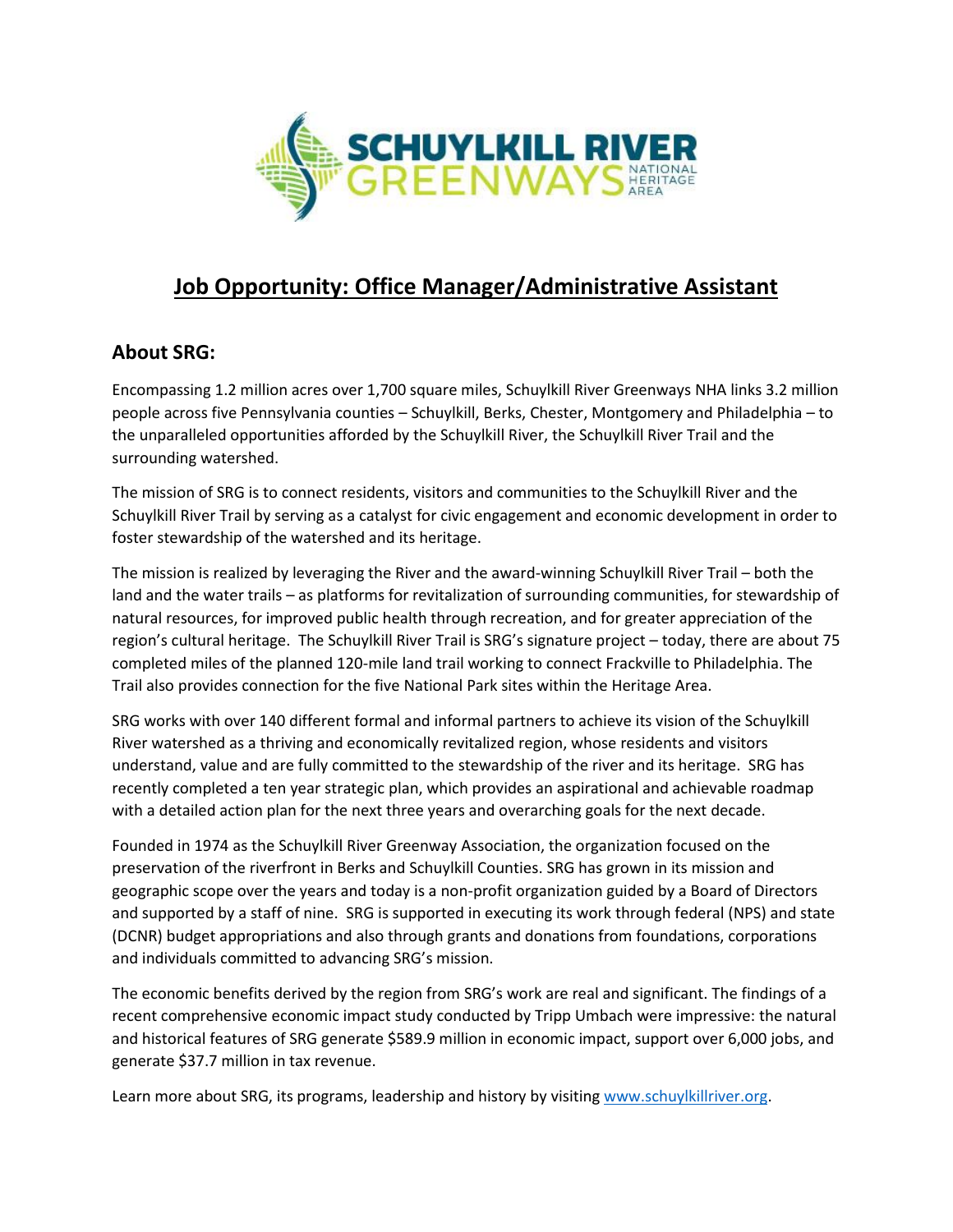### **About the Position:**

### Office Manager/Administrative Assistant

The Office Manager/Administrative Assistant handles the multiple tasks of day-to-day office management. Tasks include answering the phone, word processing and other computer skills, processing mail, serving as receptionist, and other general office duties. This position is also responsible for taking and preparing all board minutes and prepare all board and committee and organization correspondence at the direction of the Executive Director. In addition, the position involves event planning and project management and assistance with several annual large scale events.

In addition to clerical and office management responsibilities, the Office Manager/Administrative Assistant is responsible for preparing and sending large mailings for membership drives, events, projects, programs and for keeping membership data current. The Office Manager/Administrative Assistant shall assist the Executive Director with correspondence, the completion of reports and other related work and assist other members of the staff as needed or at the direction of the Executive Director.

The Administrative Assistant reports to the Executive Director.

*SRG is seeking to fill this position with a professional with a minimum of three years of related experience. Salary is approximately \$40,000 plus benefits.*

### Qualifications

The successful applicant will be expected to demonstrate the following competencies:

- Experience with Microsoft Office, Excel required
- Experience with Donor Perfect and/or Blackbaud software preferred
- Experience in the non-profit field preferred
- Excellent communication skills, both written and verbal
- Problem solving skills, exemplary attention to detail, multitasking and time management skills are most critical
- Must be able to work independently, but also be comfortable with collaborative working relationships, relating well with people and partners at all levels and from all communities
- Must be able to attend occasional evening or weekend events
- Position requires occasional work outdoors

The Office Manager/Administrative Assistant will be expected to work from SRG's offices in Pottstown, PA.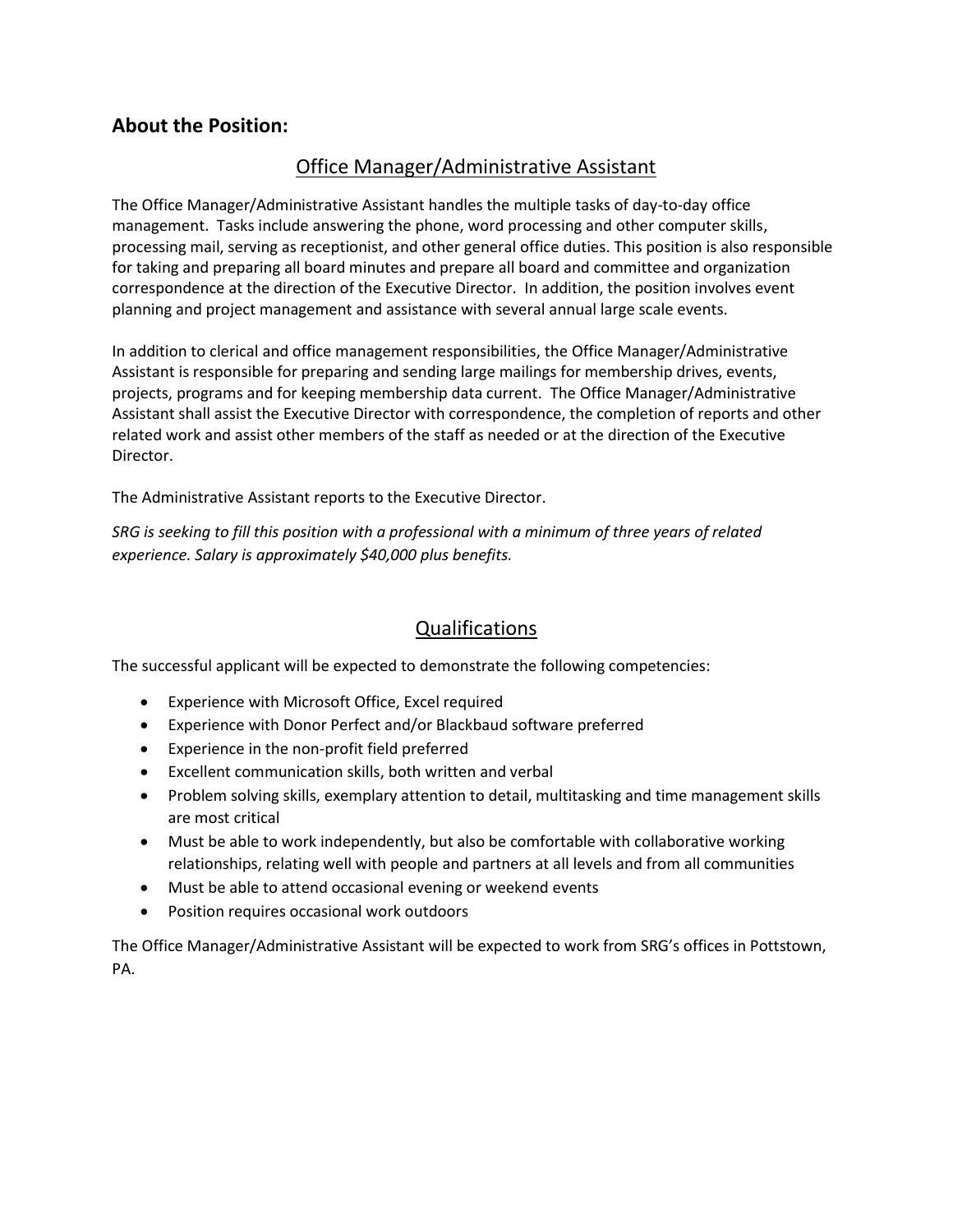### Position Details

Following is a more detailed listing of the duties and responsibilities of this position:

Office Manager Responsibilities:

- Manage copier and printers
- Manage postage machine
- Manage water service & coffee
- Contract for and manage office cleaning, waste management and fire and security systems
- Order any office supplies including letterhead, envelopes, return envelopes, address labels (for printer)
- Arrange meetings, keep company calendar updated
- Keep card racks supplied
- SRG Store keep stocked, sell merchandise, oversee PayPal transactions
- Make coffee daily, clean coffee pots, load and unload dishwasher, clean out refrigerator at end of week

#### Administrative Work

- Assist Executive Director in preparing and sending membership mailing (3 times yearly, keep updated on spreadsheets & Donor Perfect, send acknowledgements)
- Manage reciprocal memberships with partners (yearly)
- Manage/oversee donor database and software system
- Track Pay Pal Transactions and check daily for new memberships
- Update municipal contacts for yearly ask and prepare and send annual ask
- Manage and keep updated all State & Federal Legislative contacts
- Arrange for AHNA Annual Meeting in Washington -- arrange meetings with legislators
- Prepare and send request for County appropriations (yearly)
- Distribute Board of Directors' packet once a month and take minutes at meeting
- Arrange meetings, keep company calendar updated
- Process all administrative related invoices
- Answer e-mails daily
- Open mail, distribute (stamp for payment w/correct item code & project if appropriate)
- Keep conference call info

#### Event Support

- Project management (with support) for Schuylkill River Sojourn
- Project Management for annual Scenes of the Schuylkill art show
- Organizational support for annual Ride for the River
- Organizational support for Annual Fundraiser